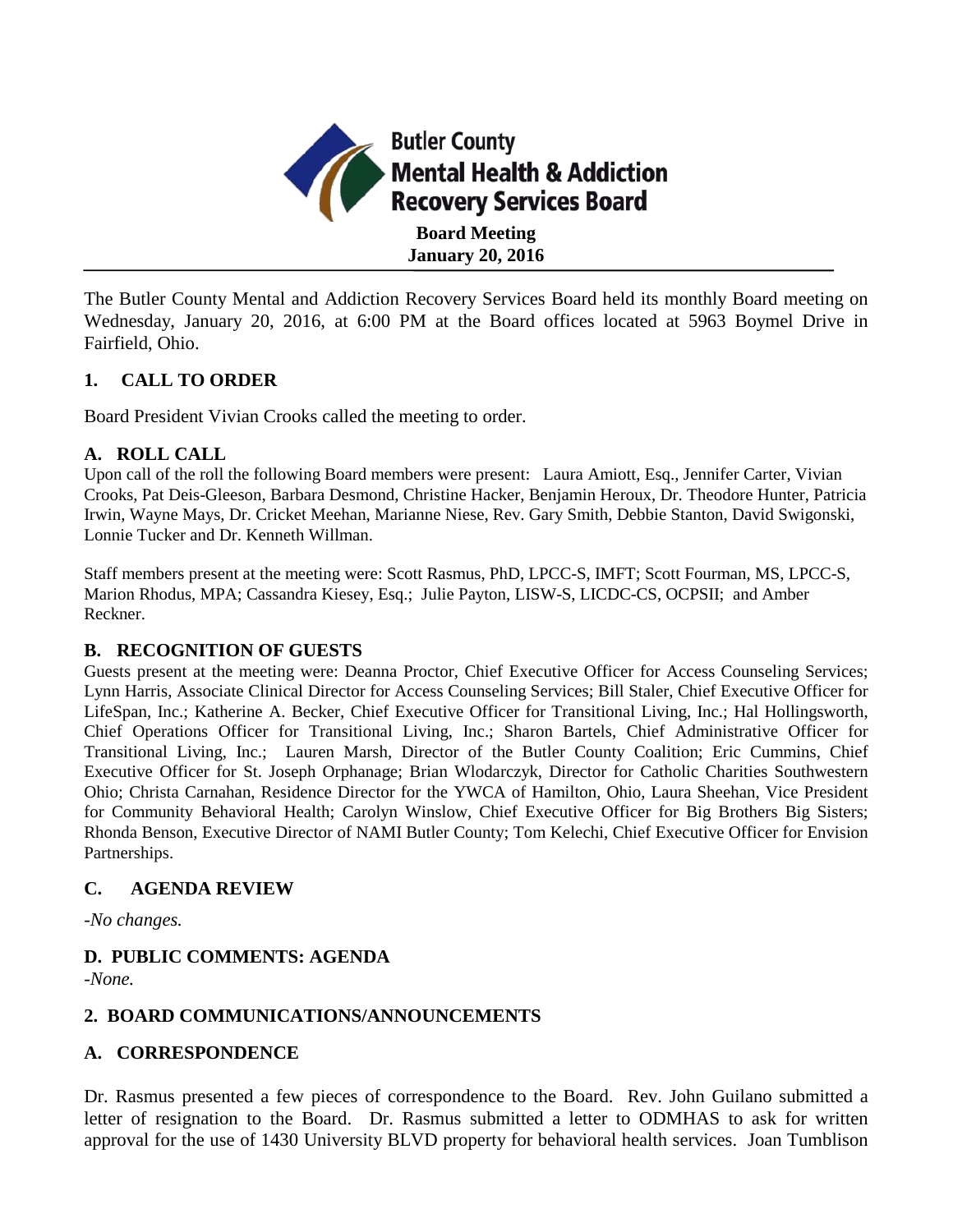submitted a 120 day notice letter to let the Board know that St. Aloysius will be ceasing operations at their Oxford location. Finally, the Hamilton Community Foundation submitted a letter notifying the Board that we are in receipt of a \$3,200 grant.

# **B. EXECUTIVE DIRECTORS REPORT**

Dr. Rasmus provided his Executive Director report to the Board. He presented the Interact for Health survey that shows that Butler County has higher rates of depression and binge drinking that the surrounding Greater Cincinnati area.

A December 20, 2015 Journal News Article concerning the new MAMAs program operated by Sojourner Recovery Services was also shared. This program will help pregnant drug addicts in all stages of recovery.

A January 11, 2016 Journal News Article about Community First Pharmacy dispensing Narcan without a prescription was also shared. Channel 5 also did a news piece on this issue.

Finally, Board members were reminded that Legislative Day in Columbus will be January 26, 2016 and the Annual Board Training will be February 9, 2016.

#### **3. BOARD MINUTES**

**A. Mental Health Programming and Addiction Recovery Services Committee Meeting Minutes December 8, 2015** 

**B. Executive Committee Meeting Minutes November 18, 2015**

**C. BC MHARS Board Meeting Minutes November 18, 2015**

**Ms. Stanton motioned and Mr. Heroux seconded the approval of the above mentioned minutes. The vote carried the motion.**

## **4. MENTAL HEALTH PROGRAM COMMITTEE**

**A. MH Program Committee Meeting Minutes January 13, 2016**

# **Ms. Desmond moved and Ms. Hacker seconded the approval of the Mental Health Program Committee meeting minutes of January 13, 2016. The vote carried the motion.**

## **B. Transitional Living, Inc. Jail Services Presentation**

Transitional Living, Inc. provided a presentation on the behavioral health services they provided in the Butler County Jail. Board members were given an opportunity for questions and answers. Captain Adams and Major Craft commended the Board for funding such an important service. The Butler County Jail is essentially the largest mental health hospital in the County and the law enforcement personnel that work in the jail need the support of mental health professionals to work more efficiently and effectively with this difficult population.

## **C. Mental Health & Violence Position Statement**

It is the recommendation of the Mental Health Program Committee to approve the Mental Health and Violence Position Statement, allowing staff to make adjustments to the number of contract agencies as necessary.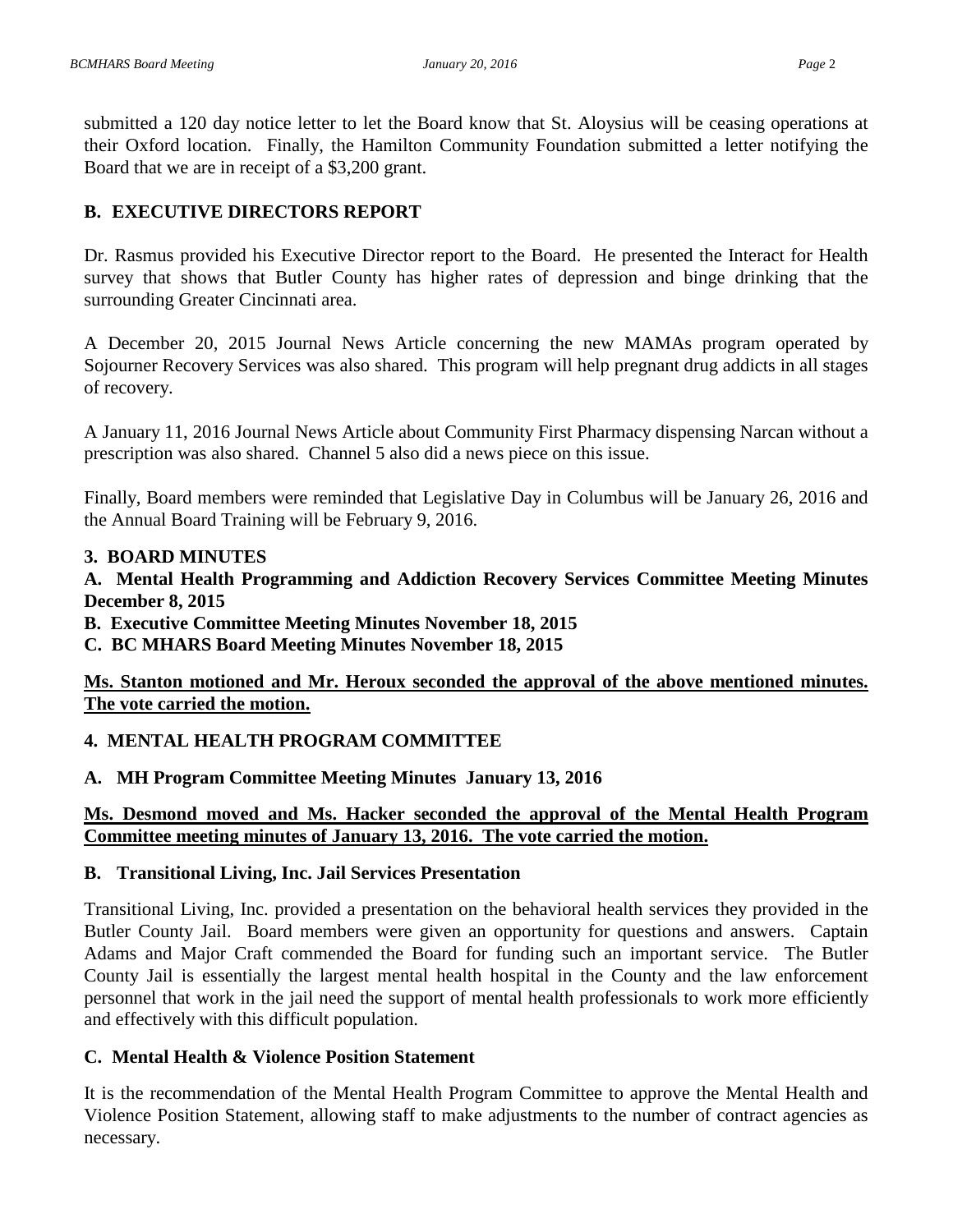## **Dr. Hunter moved and Rev. Smith seconded the approval of the Mental Health and Violence**  Position Statement, allowing staff to make adjustments to the number of contract agencies as **necessary. The vote carried the motion.**

#### **D. Strategic Plan and Needs Assessment**

It is the recommendation of both the Mental Health Program Committee and the Addiction Recovery Services Committee to approve the Strategic Plan and Needs Assessment.

## **Ms. Irwin moved to approve the Strategic Plan and Needs Assessment. Rev. Smith seconded the motion. The vote carried the motion.**

## **E. Levy Update**

Dr. Rasmus provided an update on the 1.0 mental health renewal levy campaign to the Board. The renewal levy is Issue 5. It was noted that there is another county-wide levy on the ballot for Metro Parks that is requesting additional funding. The Metro Parks levy is Issue 6. Board members were shown the current campaign efforts. February and March will be key times for volunteer involvement.

#### **F. Ohio Empowerment Coalition Update**

Dr. Rasmus met with the Ohio Empowerment Coalition last month and shared they are interested in increasing Peer Advocacy and Stigma education. They are interested in providing state events and trainings. The Coalition is excited about all the proactive behavioral health activities going on in Butler County and commended the BCMHARS Board's efforts.

#### **G. Next 6 Months Focus for Mental Health Program Committee**

Committee members discussed what they would like for their meetings to focus on during the last half of FY 2016. Members were very interested in taking a tour of service facilities such as the Butler County Jail. They would also enjoy a presentation from Sojourner Recovery Services and Community Behavioral Health especially on their Residential Program. Dr. Rasmus suggested creating more position statements and an extensive research project on all elements related to mental health, potentially teaming up with Miami University administration, faculty and students.

#### **H. Next MH Program Committee Meeting**

The next meeting of the Mental Health Program Committee is Wednesday, March 9, 2016 at 4:30 PM. Other individuals are welcome to attend these public meetings even if they are not on the Committee.

## **4. ADDICTION RECOVERY SERVICES COMMITTEE**

## **A. ARS Committee Meeting Minutes January 12, 2016**

## **Mr. Swigonski moved to approve the ARS Committee Meeting Minutes for January 12, 2016. Ms. Stanton seconded the motion. The vote carried the motion.**

## **B. Strategic Plan Update**

*Previously discussed.*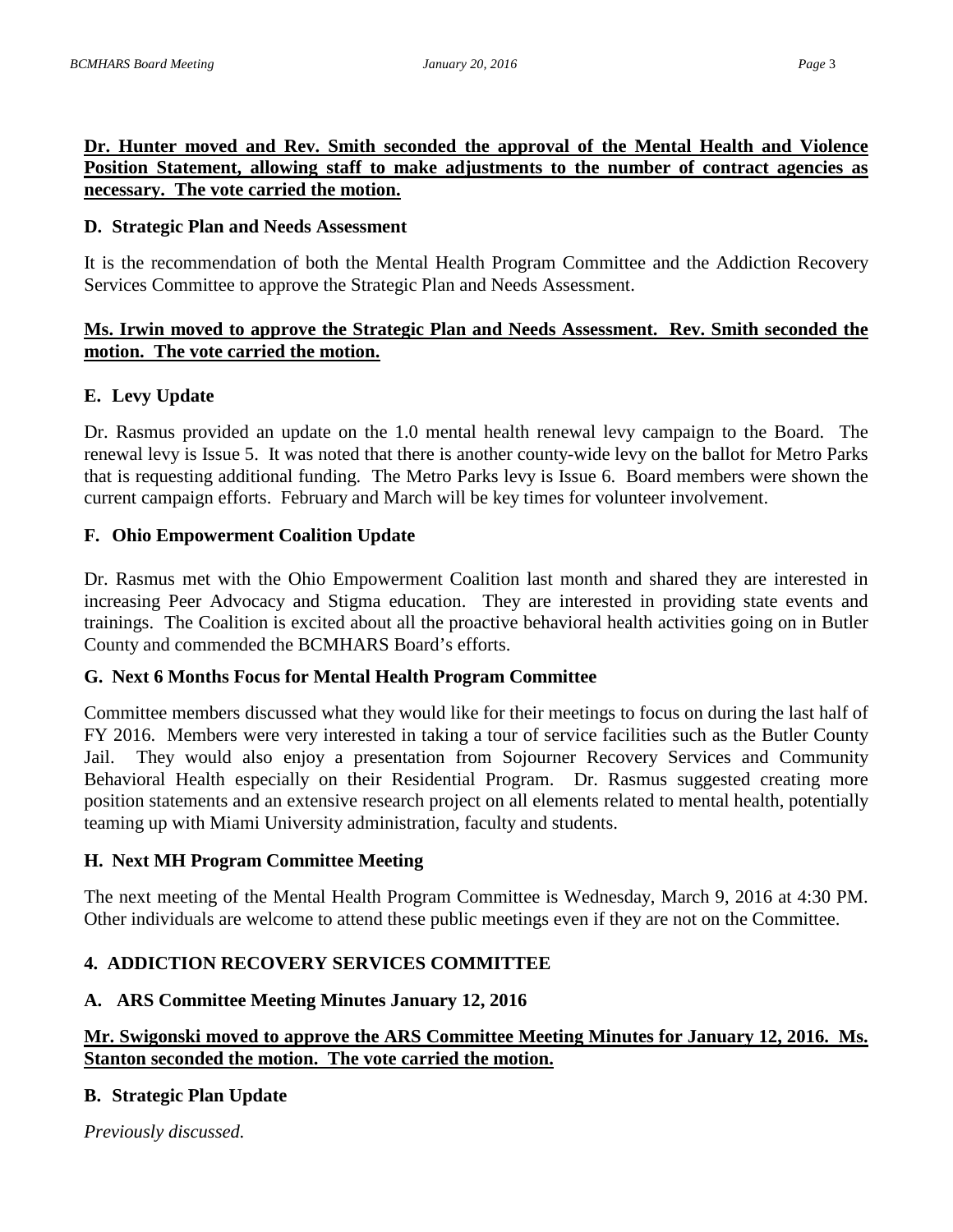#### **C. Business Plan Update**

Ms. Payton reviewed a draft document of the Business Plan. Dr. Rasmus noted that the Business Plan would not be presented for full Board approval this evening so that it could go to stakeholders, including the Butler County Commissioners, for feedback. The Board will receive the feedback on the plan as soon as it is available.

## **D. St. Aloysius Heroin Support Services Update**

St. Aloysius, with support of Crossroads Community Church, will be utilizing the Crisis Hotline to provide information, referral and crisis services to address the heroin epidemic in Butler County. The Heroin Hope Line campaign was launched this week with both the Warren/Clinton Counties' crisis hotline and the Butler County crisis line. A website has been established at heroinhopeline.org.

## **E. Peer Support Services Update**

Dr. Rasmus reported that the Ohio Empowerment Coalition is interested in increasing Peer Advocacy and Stigma education. They are interested in providing state events and trainings on Peer Support services. They are excited about all the proactive behavioral health activities going on in Butler County.

# **F. Needle Exchange Project Update**

Ms. Payton provided an update on the Needle Exchange Project in Middletown. The project is moving forward with the funds provided by this Board and Interact for Health. The City of Middletown may also provide additional funding. Currently, the service van is parked on Crawford Street where it provides confidential testing for HIV and other sexually transmitted diseases along with pregnancy testing. Soon, they will begin the needle exchange services. This opportunity will provide a unique way for individuals utilizing these services to receive information and referrals on treatment resources available in the community. This will also address the health of the general public by getting dirty needles off the streets and preventing infections.

## **G. Next ARS Committee Meeting Date & Time**

The next meeting of the Addiction Recovery Services Committee is Tuesday, February 9 from 4:30 – 5:30 PM. The primary purpose of this meeting will be to discuss the next 6 month focus of the Addiction Recovery Services Committee. Other individuals are welcome to attend these public meetings even if they are not on the Committee.

## **5. NEW BUSINESS**

## **A. State Hospital Update**

Mr. Fourman provided a brief update on the status of the state hospital, Summit Behavioral Healthcare. In December, 2015, the average bed day usage was 7.5 civil beds and 15.0 forensic beds. Year to date, the Board has utilized 5.7 civil beds and 15.2 forensic beds on average. The Board is currently budgeted for 6 civil beds and 12 forensic beds. It was noted that the state hospital system is at capacity.

## **B. Fee for Service Compliance – Agency Financial Audit Submission Report**

Mr. Rhodus presented the Agency Financial Audit Submission Report to the Board. This report provides information about the outcome of each agency's financial audit. In the event an agency receives a qualified opinion (or Modified Audit), the Board must determine if any identified qualifications do or do not adversely affect the agency's ability to perform its obligations under the Fee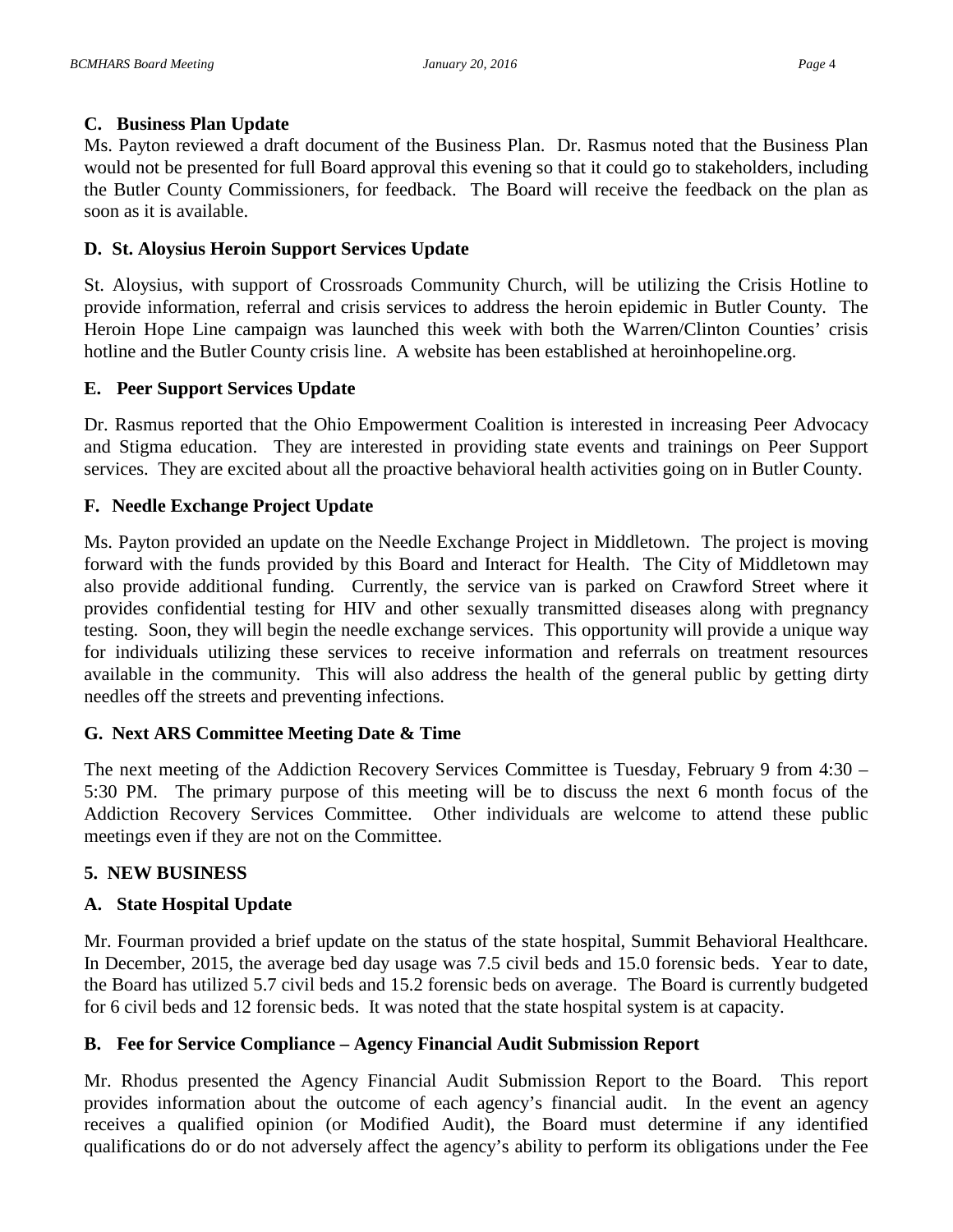for Services contract. Butler Behavioral Health Services, Inc. received a qualified opinion on their audit for FY 2015. This agency has received this same qualified opinion on their audit for many years and it has always been determined by the Board, staff and agency auditing firm that the qualification does not adversely affect the agency's ability to perform its obligations under the Fee for Service Contract.

Community Behavioral Health, St. Aloysius, St. Joseph Orphanage and Talbert House were all granted 30 day extensions and their audits will be due January 31, 2016. Any issues with these audits will be brought to the Board's attention at the next Board meeting.

## **Mr. Heroux moved to accept the Agency Financial Audit Submission Report. Ms. Deis-Gleeson seconded the motion. The vote carried the motion.**

# **Ms. Deis-Gleeson moved to accept the qualified opinion for Butler Behavioral Health Services, Inc. Ms. Amiott seconded the motion. The vote carried the motion.**

#### **C. Affirmative Action Plan**

Dr. Rasmus presented the completed Affirmative Action Plan prepared by Evans and Associates. It is required for the Board to have an up-to-date Affirmative Action Plan.

## **Ms. Amiott moved to accept the Affirmative Action Plan. Ms. Stanton seconded the motion. The vote carried the motion.**

#### **D. Check Processing Policy**

Dr. Rasmus presented a Check Processing Policy to the Board for their approval. This policy will also count towards the Internal Controls standard for the Board's Culture of Quality (COQ) certification.

## **Ms. Amiott moved to approve the Check Processing Policy. Ms. Stanton seconded the motion. The vote carried the motion.**

## **E. Board Reserve Policy**

Dr. Rasmus presented a policy on making the minimum Board Reserve level three months. This is also a requirement for the Board's Culture of Quality certification.

## **Mr. Tucker moved to support the Board Reserve Policy. Dr. Hunter seconded the motion. The vote carried the motion.**

## **F. Eastway Contract**

Dr. Rasmus presented a contract with Eastway in Montgomery County. The purpose of this contract is to provide funds for Butler County residents receiving Probate Services in Montgomery County in the event they are treated their instead of in Butler County. The cost of the contract shall not exceed \$10,000.

# **Ms. Hacker moved to approve the Eastway Contract. Ms. Stanton seconded the motion. The vote carried the motion.**

## **G. Christina Shaynak-Diaz Training**

Christina Shaynak-Diaz, Esq. submitted a proposal to provide an agency and staff training on confidentiality laws on February 29, 2016. In the afternoon, Ms. Shaynak-Diaz will also provide the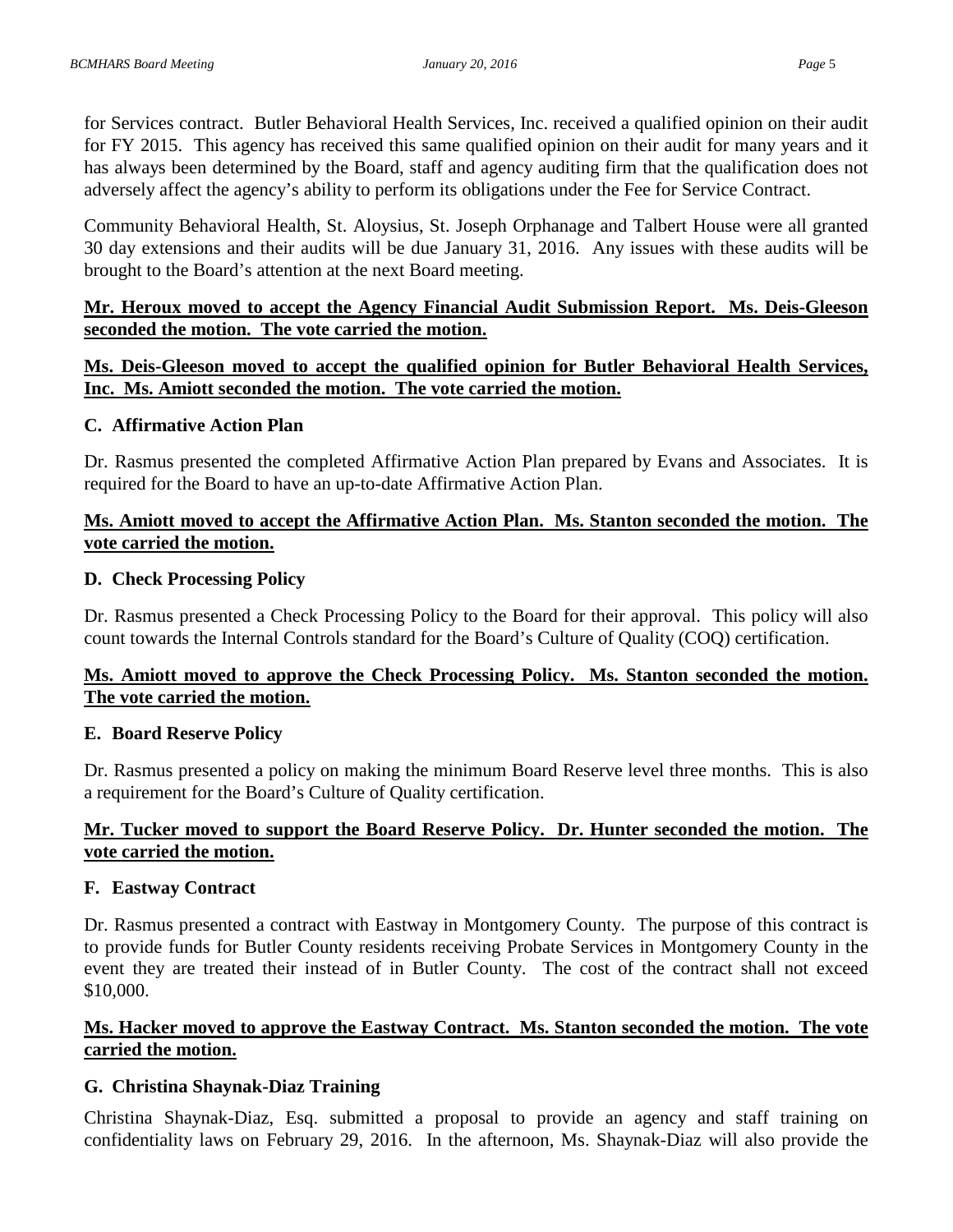Board staff with specific training on developing Service Contracts. The cost of the training will not exceed \$1,072.50.

## **Ms. Amiott moved to approve the proposal from Christina Shaynak-Diaz to provide training for Agency and Board staff on February 29, 2016. Ms. Stanton seconded the motion. The vote carried the motion.**

#### **H. Four Seasons Environmental, Inc. HVAC Proposals**

Dr. Rasmus presented proposals from Four Seasons Environmental, Inc. to provide HVAC services to the Sojourner spaces owned by the Board. It was noted that there was provision in the proposal for the University BLVD space for the Board to not pay for any services once the property was sold to Sojourner.

# **Mr. Swigonski moved to approve the Four Seasons Environmental HVAC proposals for the University BLVD and Fair Avenue locations. Ms. Hacker seconded the motion. The vote carried the motion.**

## **I. Hickman and Lowder Co. L.P.A. Contract**

Dr. Rasmus presented the Hickman and Lowder contract to the Board for the provision of consultation services for projects such as the development of a joint Mental Health and ADAS Fee for Service Contract. The cost of the contract will not exceed \$5,200.

# **Ms. Amiott moved to approve the Hickman and Lowder Co. L.P.A. Contract. Ms. Hacker seconded the motion. The vote carried the motion.**

**J. Community Behavioral Health FY 2016 Budget Amendment Request (AOD Services)**

## **K. Sojourner Recovery Services FY 2016 Budget Amendment Request (AOD Services)**

## **L. Transitional Living, Inc. FY 2016 Budget Amendment Request (MH Services)**

Mr. Rhodus presented the FY 2016 Budget Amendment Requests for Community Behavioral Health, Sojourner Recovery Services, and Transitional Living, Inc. The Board recently received a grant from the Ohio Dept. of Mental Health and Addiction Services of \$150,000. This grant will be used to expand services provided by Community Behavioral Health and Transitional Living, Inc. in the Butler County Jail.

## **Mr. Tucker moved to allocate \$75,000 to Community Behavioral Health and \$75,000 to Transitional Living, Inc. to provide expanded services in the Butler County Jail. Ms. Stanton Seconded the motion. The vote carried the motion.**

Local county Drug Court funding originally allocated to Community Behavioral Health is being recommended to be reduced by \$85,000 due to these services being mostly paid for by Medicaid expansion in Butler County. It is recommended to use the \$85,000 to establish a new program (MAMAs) operated by Sojourner Recovery Services to serve pregnant drug addicts.

# **Mr. Tucker moved to reduce Community Behavioral Health's Drug Court Money by \$85,000 and grant these funds to Sojourner Recovery Services for the new MAMA's program to assist pregnant drug addicts. Mr. Swigonski seconded the motion. Ms. Carter opposed the motion. The vote carried the motion.**